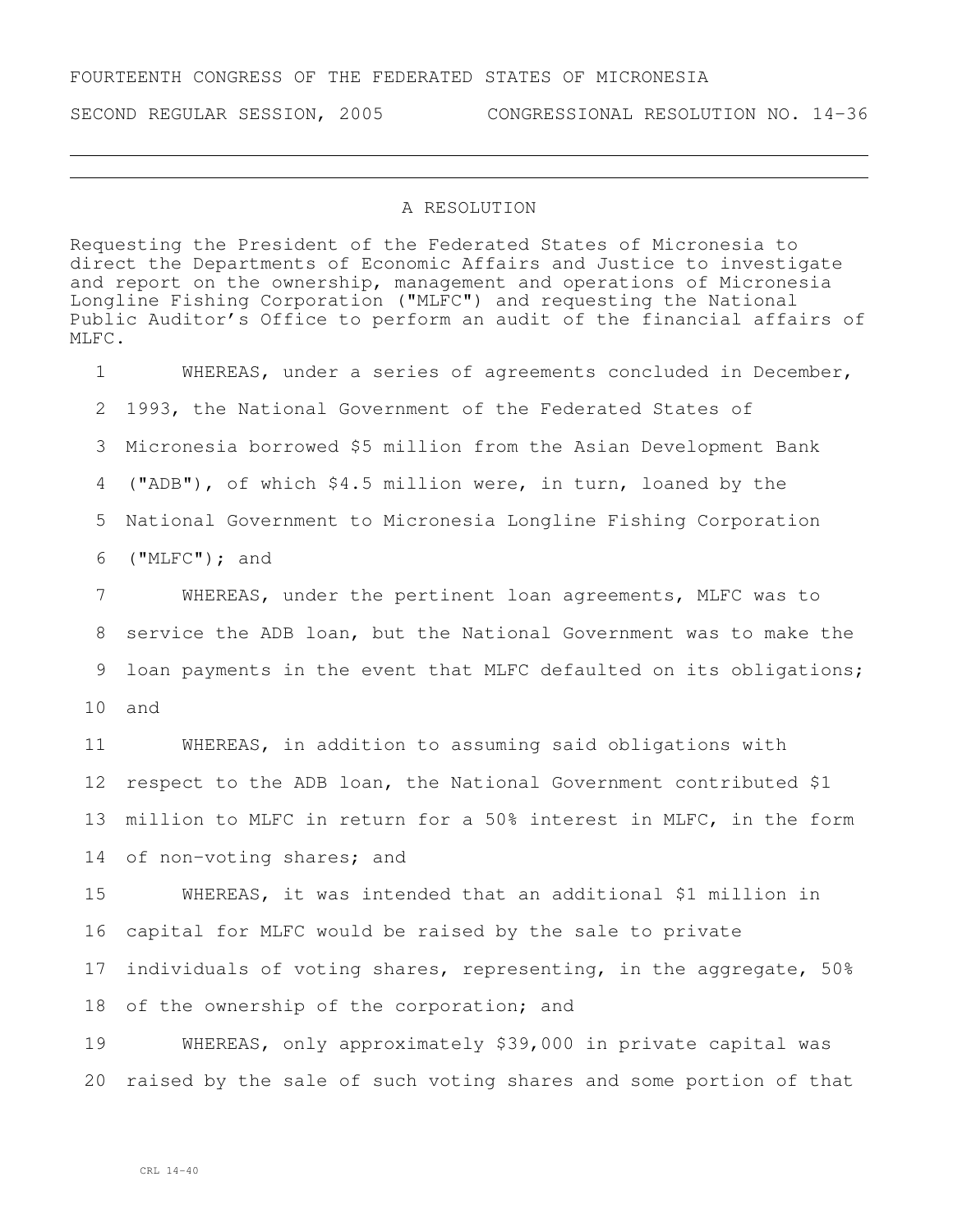amount may have been loaned by the National Government to the purchasers; and

 WHEREAS, the National Government assumed virtually all of the financial risk associated with the operations of MLFC, but, because it held only non-voting shares, had little or no control over said operations; and

 WHEREAS, MLFC has suffered significant operating losses, has defaulted on its obligation to repay the ADB loan and has filed in bankruptcy; and

 WHEREAS, due to the defaults and failures of MLFC, the National Government is now obligated to make all payments on the ADB loan; and

 WHEREAS, the management and board of directors of MLFC, at some point in time, ceased to perform their respective duties and may have thereby breached their fiduciary obligations to the shareholders and creditors of MLFC; now, therefore,

 BE IT RESOLVED by the Fourteenth Congress of the Federated States of Micronesia, Second Regular Session, 2005, that the Congress hereby requests the President of the Federated States of Micronesia to direct the Secretary of Economic Affairs and the Secretary of Justice to investigate and report to Congress with respect to the circumstances and events surrounding the formation, financing, capital structure, management, operations and failure of MLFC; and

BE IT FURTHER RESOLVED that the Congress hereby requests

of 3